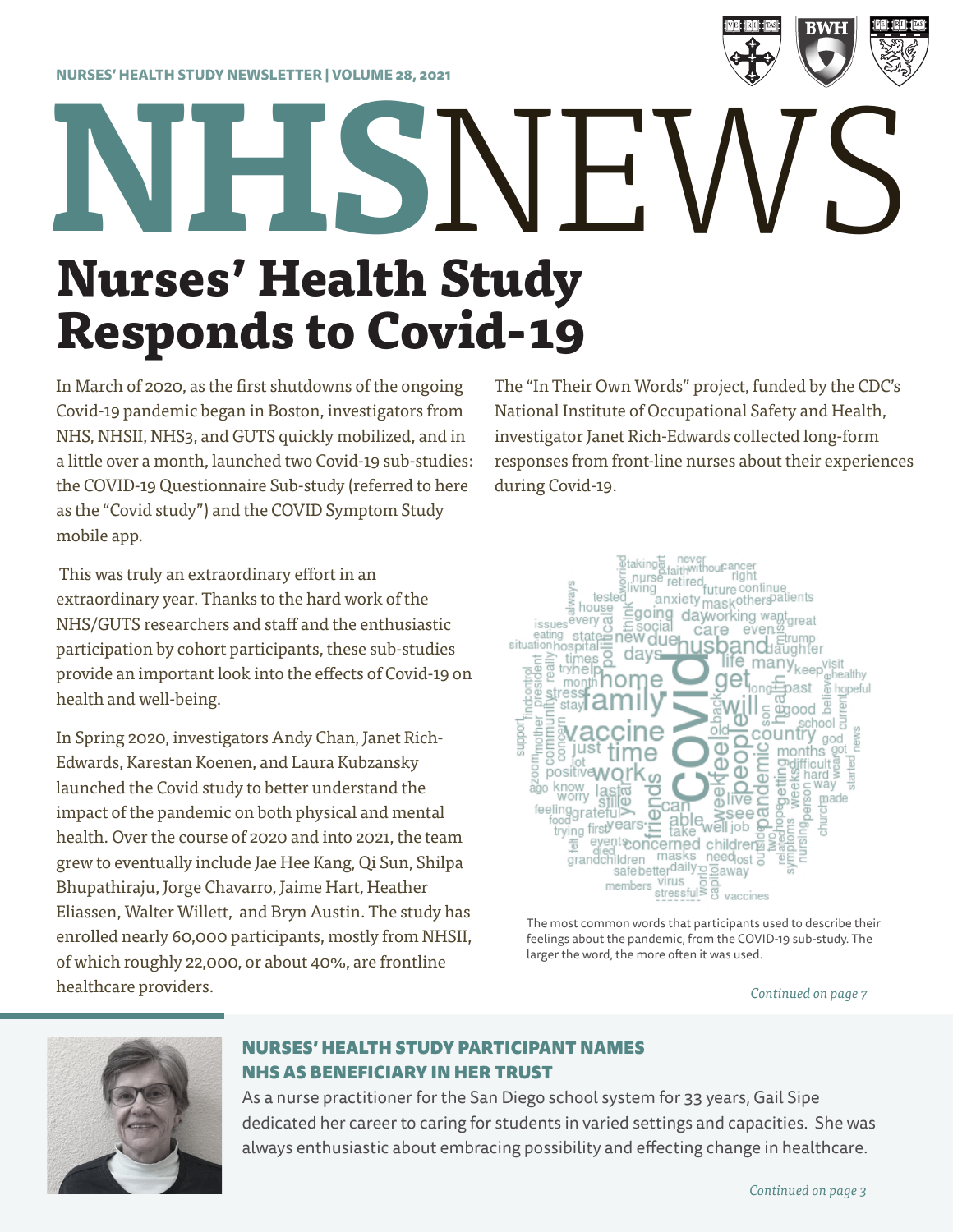## **Recent Findings**



**2**

### **Smoking Cessation and Weight Gain: An Ongoing Debate**

Weight gain associated with smoking cessation can act as a deterrent to smokers considering quitting. In two analyses of the Nurses' Health Studies from last year, researchers set out to examine if weight gain after smoking cessation is avoidable and if the health benefits of quitting outweigh the health risks of gaining weight.

The first study, conducted by researchers from the Harvard T.H. Chan School of Public Health, looked at nearly 20,000 participants in the NHS and NHSII cohorts who were smokers at baseline. Even though women who quit smoking, on average, experienced significant weight gain, the researchers estimated that the weight gain could be avoided by engaging in at least 30 minutes of moderate-to-vigorous exercise per day and following a healthy diet, defined by: ≤2 servings per week of unprocessed red meat; ≥5 servings per day of fruits and vegetables; minimal sugar-sweetened beverages, sweets and desserts, potato chips or fried potatoes, and processed red meat. By following these healthy habits, researchers estimated that women who quit smoking would have gained, on average, 13 pounds less than those who quit without incorporating healthy diet and exercise into their routine.

The second study looked at the risk of developing cardiovascular disease or dying of any cause among people with type 2 diabetes in the NHS and Health Professionals Follow-up Study (HPFS) cohorts. People who quit smoking without any weight gain had a significantly reduced risk of cardiovascular disease and mortality.

Smokers who gained weight after quitting still had a reduced risk of mortality when compared with people who continued to smoke. However, weight gain largely attenuated the beneficial effects of quitting on the risk of cardiovascular disease. Nonetheless, regardless of weight change, smoking cessation universally led to significantly reduced risk of premature deaths, especially deaths due to cardiovascular causes. Among diabetics, smoking cessation alongside weight management results in even greater health benefits. Taken together, these two studies indicate that weight gain after smoking cessation does not outweigh the health benefits of quitting. Minimizing weight gain through diet and exercise can maximize the health benefits of quitting.

## **"5-a-day" for a Longer Life**

Diets rich in fruits and vegetables help the reduce risk of developing numerous chronic health conditions that are leading causes of death, including cardiovascular disease and cancer. Our researchers investigated the association between fruit and vegetable intake and mortality in the NHS and HPFS cohorts. We also conducted a meta-analysis pooling results from 26 studies that included about 1.9 million participants from 29 countries and territories in North and South America, Europe, Asia, Africa, and Australia to further examine this association. Their results showed that about five servings of fruits and vegetables daily was associated with the lowest risk of death, with little additional benefit from eating more than five servings. Not all fruits

66 *Diets rich in fruits and vegetables help reduce risk for numerous chronic health conditions.*

and vegetables are equally beneficial, however; the greatest health benefits came from eating green leafy vegetables and fruits rich in beta carotene and vitamin C (citrus fruits, berries, and carrots). On the other hand, starchy vegetables like potatoes were not as beneficial.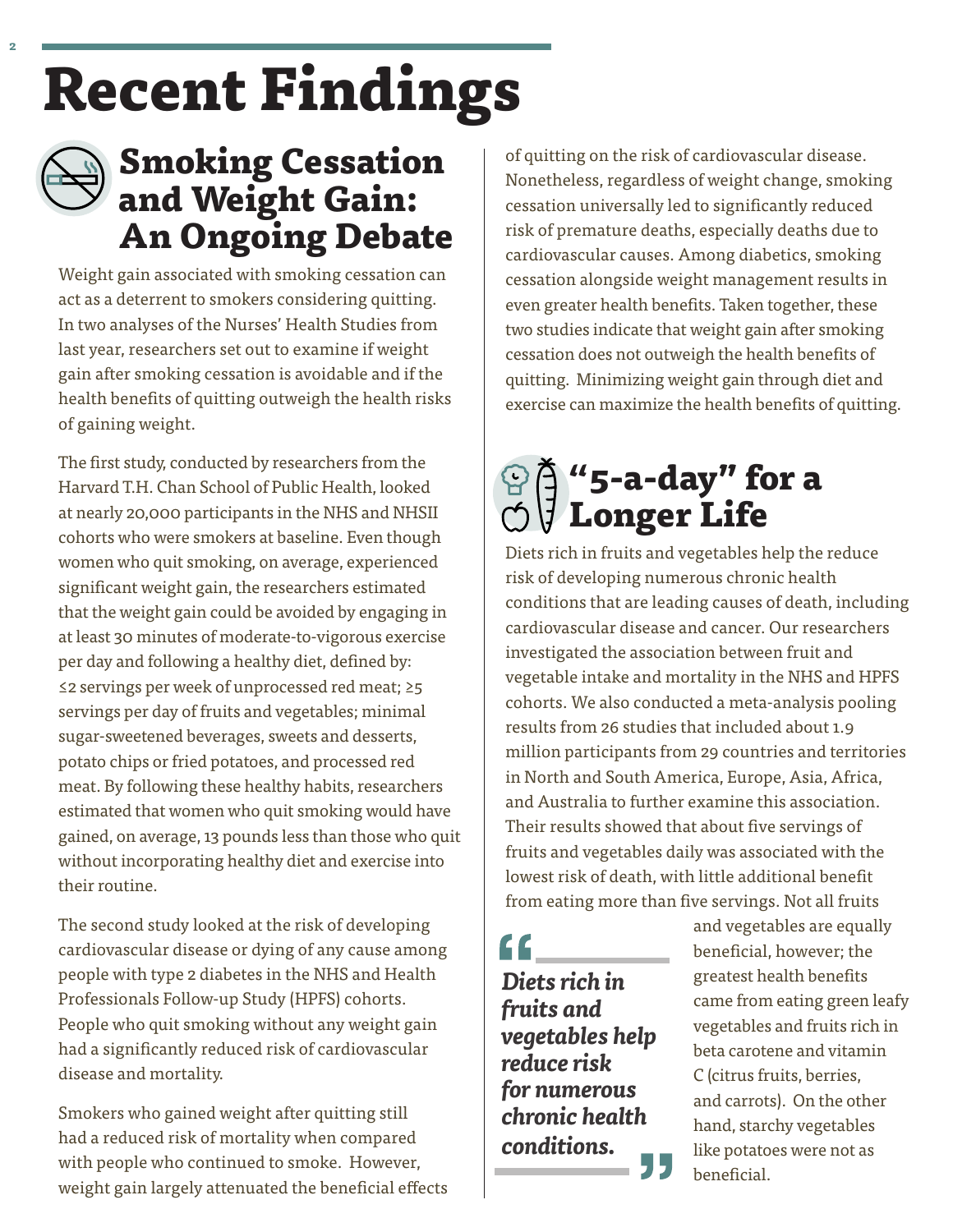## **Attending Religious Services and Hypertension**

In an analysis of NHSII data from 2001-2003, investigators examined how religious service attendance, religious coping, and hypertension might be related. Looking at nearly 45,000 women, the investigators found that the women who attended religious services were slightly less likely to develop hypertension than women who did not. The association was strongest among women who attended at least once per month, and there is evidence that the relationship is mediated through body mass index. When looking at religious coping, results showed that religious coping had a marginal association with hypertension. The researchers concluded that religious service attendance

was modestly associated with decreased risk of hypertension through the possibility of lowering body mass index, and that future research is needed to elucidate the biological and social mechanisms for this decreased risk of hypertension.

## **Better Diet Quality Associated with Better Breast Cancer Outcomes**

Investigators examined whether a healthier postcancer diet among women with breast cancer in NHS and NHSII led to better outcomes. Our investigators looked at a diet pattern that is associated with a lower risk of diabetes, with components including higher intakes of cereal fiber, coffee, nuts, and whole

*Continued on page 4*

*Nurses' Health Study Participant Names NHS as Beneficiary (cont. from page 1)*

66 *If you have daughters and granddaughters as I do, you want to hand down a legacy to future generations, and this is the way to do it.*

In the many roles Gail held—from launching new projects and programs to writing and securing grants—her eagerness to chart new territory was evident throughout her long career. This was especially evident when she served as the nurse practitioner for San Diego's first charter school that largely accommodated underserved students with educational, mental, and physical health challenges. In all, Gail held 13 positions that spanned every grade level and multiple programs until retiring 10 years ago at the age of 72.

So it's no surprise that when Gail was invited to participate in the first cohort of the Nurses' Health Study in 1976, she readily agreed; eager to join the pioneering

effort led by Brigham and Women's Hospital and Harvard Medical School.

For 45 years, Gail has faithfully completed the biennial survey, answering questions about her health and lifestyle. "With such a paucity of research out there for women's health issues, this study is so important," says Gail. "I've been extremely honored to be a part of it."

Inspired by the investigation's groundbreaking implications and grateful for the opportunity to participate, Gail named the study in her estate plans. Working with her attorney, she named the study as a beneficiary of her trust. In honor of her generosity, the hospital welcomed her into The Brigham Legacy Society, which celebrates those dedicated to shaping the future of medicine by making a planned gift to the Brigham.

Gifts like Gail's are instrumental in sustaining and growing the Nurses' Health Study, particularly as funding for epidemiologic research around the world has not kept pace with research opportunities and cost.

"My hope is that the study will keep going for a long time and will impact areas of women's health that haven't been addressed before," she says. "If you have daughters and granddaughters as I do, you want to hand down a legacy to future generations, and this is the way to do it."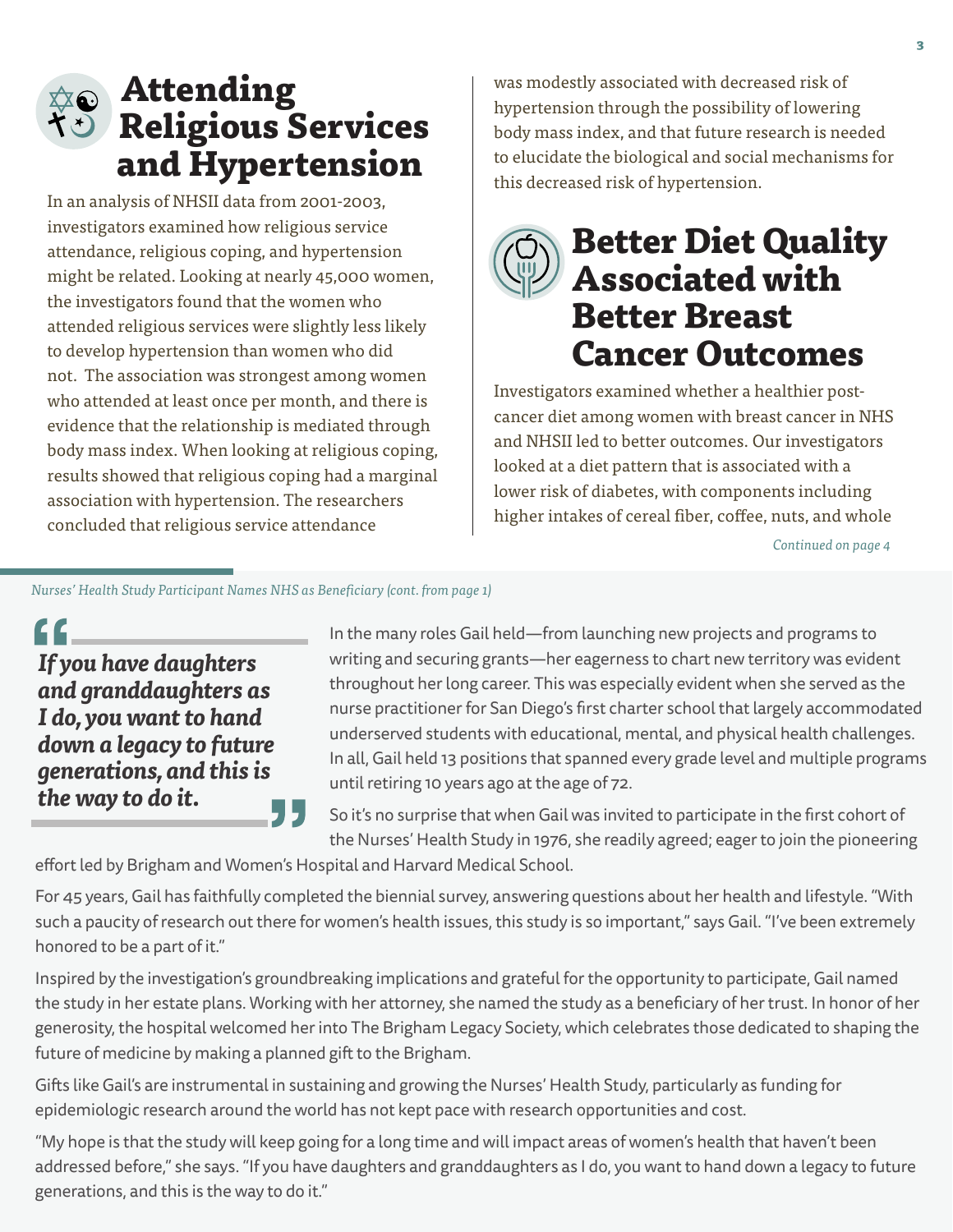#### *Continued from page 3*

fruits, along with a lower glycemic index, and lower intakes of trans fat, sugar-sweetened beverages/fruit juices, and red meat. The research team assigned each participant a score based on the degree to which they complied with each of the items in the scale. Women with the highest scores, or in other words, with the 'healthiest' dietary pattern, had a 17% lower risk of breast cancer-specific mortality compared with those with the lowest scores. Women with high scores also had a 33% lower risk of dying from any cause. Finally, women who improved their score from low to high after their breast cancer diagnosis were 19% less likely to die from that cancer than women who consistently maintained a low diet score.

## **Inflammatory Diets Associated with Higher Risk of Colorectal Cancer**

Previous research has found that a dietary pattern with high intakes of foods such as red meat, processed meat, refined grains and high-calorie beverages has the potential to cause harmful inflammation in the body, which in turn is associated with increased risk of developing colorectal cancer in women and men. In a recent analysis, Dr. Fred K. Tabung and colleagues analyzed the dietary patterns of 121,500 women and men from NHS and HPFS and developed scores based on 18 food groups to characterize the potential

66 - 10 *Diets with higher inflammatory potential were associated with a higher risk of developing colorectal cancer.* of individuals' diets to contribute to chronic systemic inflammation. There are two types of inflammation: helpful inflammation, such as when your body's immune system responds to a foreign invader and your skin heats up to fight off bacteria; then there is

harmful or chronic inflammation, which hampers the body's ability to fight off disease, including cancer. There are several stimulators of chronic inflammation, and diet is one of those factors that can constantly stimulate the body toward a more chronic inflammatory state, depending on the type of habitually consumed dietary pattern.

The researchers found that diets with higher inflammatory potential were associated with a higher risk of developing colorectal cancer during the 26-year follow-up period. When women and men were analyzed together, those whose diets were the most pro-inflammatory had a 32% greater risk of developing colorectal cancer than those whose diet contained the lowest amounts of inflammationcausing foods. For women alone, the relative risk increase - 22% - was smaller than for men (44%) but still significant. Dietary recommendations on how to lower the inflammatory potential of the diet are to consume a dietary pattern with lower intake of processed meat, red meat, refined grains, and sugarsweetened beverages coupled with higher intake of green-leafy vegetables, dark-yellow vegetables, coffee, and tea.

## **Healthy Lifestyle Habits and Life Expectancy Free of Chronic Disease**

Does a healthy lifestyle after being diagnosed with an illness help to keep you healthy? Using data from up to 28 years of follow-up in HPFS and 34 years of followup in NHS, researchers analyzed the effect of healthy lifestyle factors on life expectancy free of cancer, cardiovascular disease, as well as type 2 diabetes and survival expectancy after diagnosis of these diseases. In detail, the five healthy behaviors included: not smoking, eating a healthy diet, regularly exercising (30+ minutes a day of moderate to vigorous activity),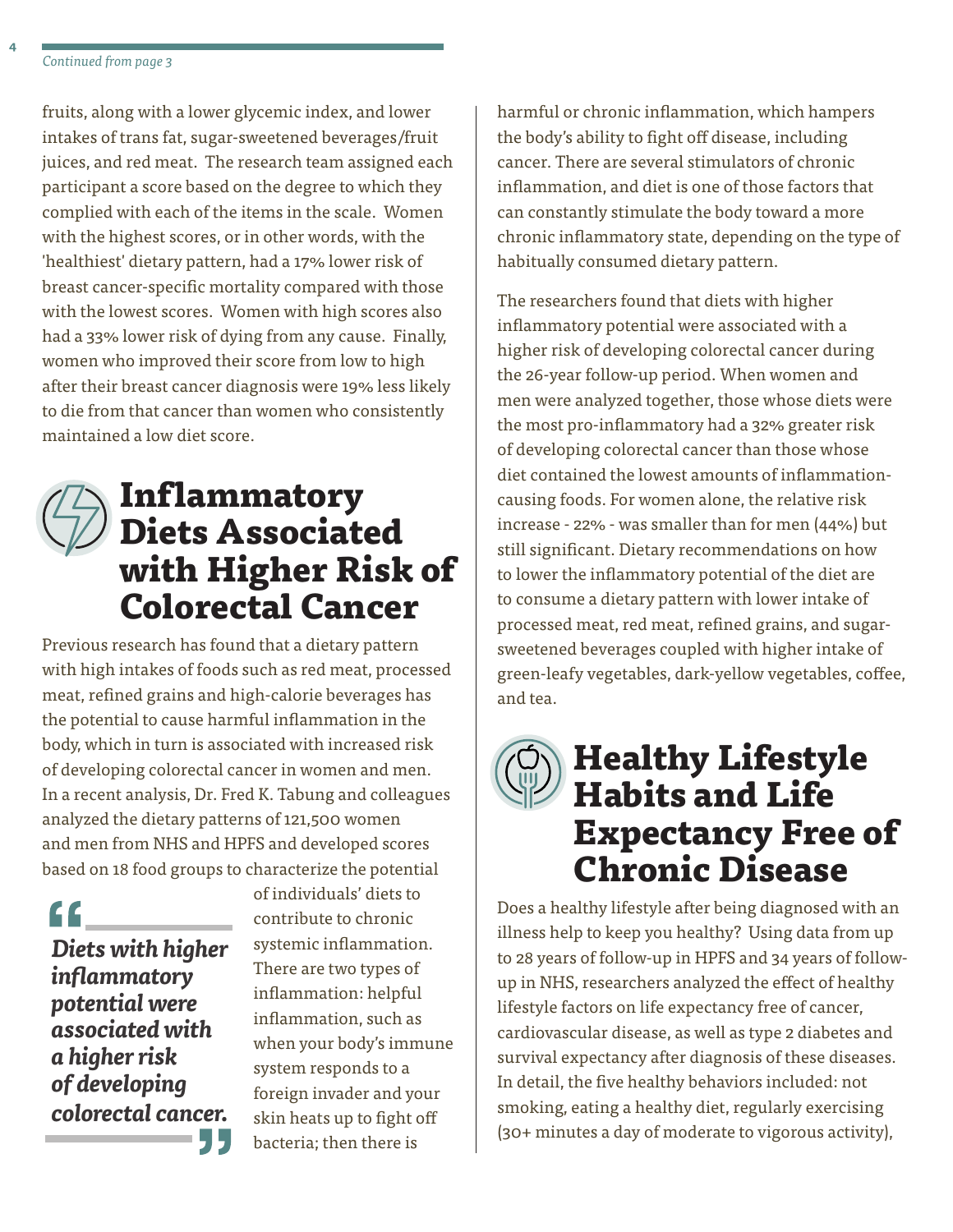$\epsilon$ *A healthier lifestyle was associated with a lower risk of cancer, cardiovascular disease, and diabetes.*

keeping a healthy body weight (a BMI of 18.5-24.9), and moderate alcohol consumption (5-15 grams/day for women - one drink or less - and 5-30 grams/day - 2 drinks or less - for men).

The results indicated that a healthier lifestyle was associated with a lower risk of cancer, cardiovascular disease, and diabetes as well as lower mortality, with an increased total life expectancy and number of years lived free of these

diseases. Adherence to a low-risk lifestyle was associated with a longer life expectancy free of major chronic diseases, adding approximately 7.6 years in men and 10 years in women when compared with participants who had not adopted any of the lower risk lifestyle factors.

The findings suggest that promotion of a healthy lifestyle would help to reduce the healthcare burden through lowering the risk of developing multiple chronic diseases, including cancer, cardiovascular disease, and diabetes, and extending disease-free life expectancy.

## **Consuming More Olive Oil is Associated with Less Heart Disease**

Olive oil has been traditionally used as the main culinary fat and cooking oil in Mediterranean regions and, recently, has become popular worldwide. Compared with people in the NHS and HPFS who consumed no olive oil, those who consumed at least 1.5 teaspoons of olive oil per day had a 14% lower risk for cardiovascular disease and an 18% lower risk for coronary heart disease. Olive oil was better in reducing cardiovascular disease than most animal fats and margarine, although other vegetable oils appeared to have similar benefits in this study population. These findings support current recommendations to replace saturated and animal fats with unsaturated plant oils, such as olive oil, for the prevention of cardiovascular disease.



We work hard to earn—and maintain—your trust. We protect your answers to NHS questionnaires as we would protect our own private information. NHS data are stored only by study ID number, never by name or SSN. We do not share any identifiable data with genealogy companies, or with the US or foreign governments.

We have never had a data breach. De-identified data may be shared with other scientists, but never in a way that it can be connected with the person who provided that information. We do participate in scientific consortiums in which several studies combine their data about a particular disease (often rarer cancers like pancreatic, ovarian, or hematologic) to maximize the size of the data pool.

Again, no information that can be traced back to an individual is ever shared.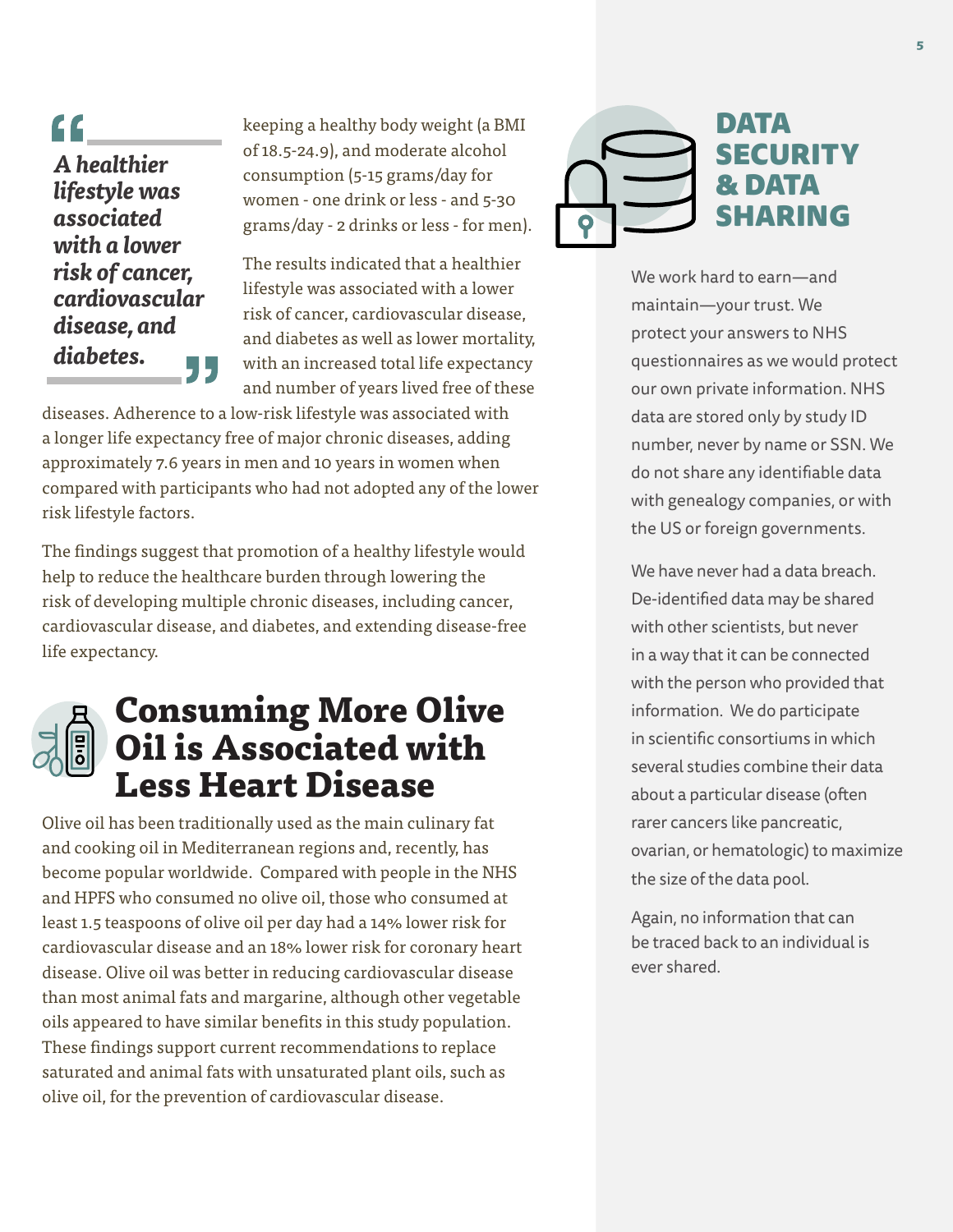# **Study Updates**

#### MICRO-N

Our project to collect stool samples from as many NHSII participants as possible is on-going. To date over 14,500 nurses have submitted stool and saliva samples. If we reach out to you, we hope you will agree to participate. Studying the human microbiome is one of the cuttingedge areas where our work can really advance scientific knowledge.

#### GROWING UP TODAY **STUDY**

The Growing Up Today Study (GUTS) has been following the offspring of Nurses' Health Study II participants since 1996. Today, over 27,000 GUTS participants, who are now in their thirties and forties, are helping us study health through the life course. If your kid(s) are in GUTS, we hope you'll encourage them to visit GUTSlogin.org to complete the 2021 GUTS questionnaire. They (or you) can email us at guts@channing.harvard.edu with any questions or with issues logging in. We hope to hear from as many GUTS participants as possible! So far in 2021, we have had a great turnout, with about 9,000 GUTS members completing the survey. Long-term research of this kind is only possible thanks to the generous commitment of both GUTS and NHS II participants. Your kids' continued participation is important for studying how factors early in life and between generations can influence health and well-being in adulthood. There are several new sub-studies that will be enrolling soon! A list of recent GUTS-related research can be found at our redesigned website, **gutsweb.org.** Even if it has been a few years since your son or daughter last participated, we'd love to hear from them in 2021!



#### NURSES' HEALTH STUDY 3

#### RECRUITMENT

The Nurses' Health Study 3 (NHS3) team is renewing efforts to boost recruitment of participants in the next generation of the Nurses' Health Study. With the aim of ensuring that the cohort reflects the changing nursing profession, we especially hope to increase participation of men and racial/ethnic minorities. We are almost halfway to our goal of 100,000 NHS3 participants! Thank you to those in NHS and NHS II who have spread the word for us. Please continue to direct any nurses or nursing students you know who may be interested (and born after 1964) to **www.nhs3.org.**

#### **NEW RESEARCH EFFORTS**

Thanks to a number of newly funded grants, NHS3 will be deepening our focus in a few different areas. We continue to be interested in pregnancy and related life experiences, and we have an ongoing study to collect a blood sample among women who are pregnant. We are about to begin a large biospecimen collection from thousands of NHS3 participants, which will make NHS3 an even stronger resource for investigating pulmonary and cardiovascular health. Lastly, we plan to expand our work examining how the environment can impact health, by collecting environmental samples from participants who are also providing biospecimens.

Like NHS3 on Facebook to see updates on findings, and visit our redesigned website at **www.nhs3.org**,



### GOING ELECTRONIC

Completing your online survey is simple, secure and easy. Over 70,000 participants in the NHS and NHSII completed their 2019 questionnaires on the web. During the Covid-19 pandemic, this was especially helpful to us, as our staff were not able to work in the office to receive and process

mailed forms. Receiving surveys electronically is extremely beneficial as it speeds data processing, diminishes environmental impact, reduces errors and saves money. If possible, we would be most grateful if you complete future questionnaires online.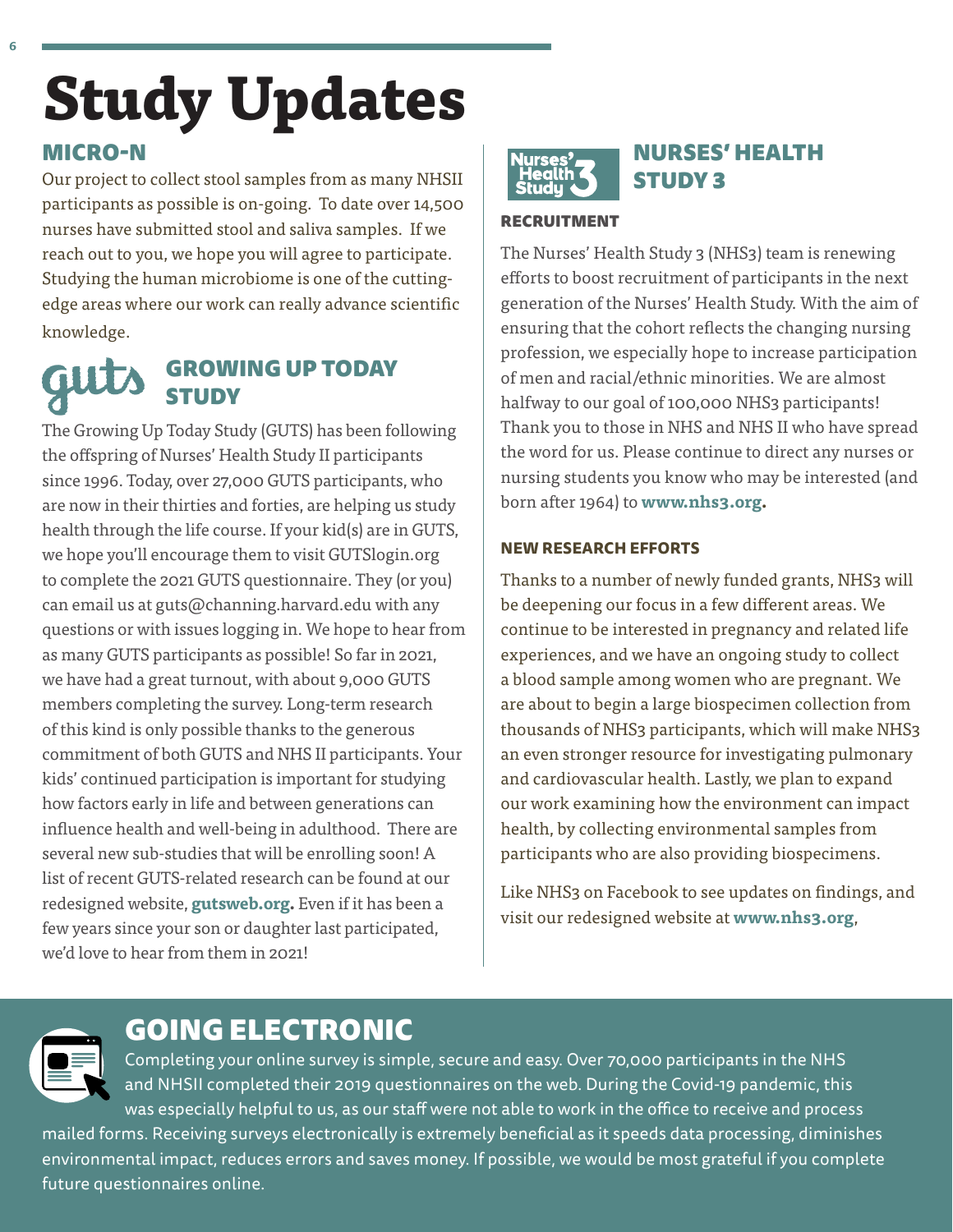#### **FOCUS ON THE NHS TEAM: Heather Eliassen, ScM, ScD**



Dr. Heather Eliassen has worked with the Nurses' Health Studies since she came to Harvard as a doctoral student in 1999. She is now Professor of Nutrition and Epidemiology at the Harvard T.H. Chan School of Public Health and Associate Professor of Medicine and Epidemiology at Harvard Medical School, Associate Director of the Channing Division of Network Medicine and Associate Epidemiologist at Brigham and Women's Hospital.

Dr. Eliassen is a cancer epidemiologist with a focus on breast cancer. Her main goal is to identify ways in which women may reduce their risk of

breast cancer through changes in lifestyle. She utilizes our stored biospecimens to better understand how factors such as body weight and diet impact risk of breast cancer, using measures in blood such as endogenous hormones, carotenoids, and the relatively new field of metabolomics. She also studies the experiences of breast cancer survivors in our cohorts, investigating whether diet or lifestyle factors after diagnosis may improve survival.

Dr. Eliassen oversees research operations for the cohorts, working with our fantastic team members who are experts in questionnaires and data collection, data management, and managing our archived biospecimens. She also enjoys mentoring students, postdoctoral fellows, and faculty, supporting their research programs and career development.

Outside of her work on the Nurses' Health Studies, Dr. Eliassen enjoys spending time outside hiking, biking, crosscountry skiing, and running with her family, including her husband Wyatt, who teaches at Emerson College in Boston, and daughters Alta, age 14, and Piper, age 12, and their Labrador retriever.

#### *Nurses' Health Study Responds to Covid-19 continued from page 1*

Common themes emerged, although the concerns of the nurses shifted throughout the year. Early in the pandemic, many people were challenged by abrupt changes to workplace mandates regarding PPE reuse and rationing. Mandated furloughs and unplanned redeployment were also common stressors. Later, there was more burn-out and frustration as participants felt they were asked to shoulder ever greater responsibilities at home and at work. Many nurses spoke about the internal stresses of being a 'hero'. There were some bright spots about supportive colleagues and communities, but your candid comments have painted a very clear picture about an extraordinarily stressful year.

The Covid study has fostered important analyses on diverse topics, from cognitive and psychological impacts to sexual orientation-based inequities to how Covid-19 affects the gut microbiome. Specific topics addressed by the Covid study have shifted to meet the changing landscape of the pandemic: while the first questionnaires targeted information concerning acute

symptoms, access to personal protective equipment (PPE) and job stress, the focus has since shifted to vaccination, resilience factors, lifestyle changes, and the experience of "Long Covid." Importantly, participant feedback was taken into account when designing questionnaires.

Though the end of the Covid-19 pandemic seems increasingly elusive, the United States has seen a massive reduction in new cases and deaths from the disease, and for many in the U.S., life is returning to some sort of normalcy. Thanks to the unwavering resilience of frontline healthcare workers and the families and friends that support them, we are likely through the worst of it. Through the Covid-19 substudies, researchers will hopefully gain a deeper understanding of the direct and collateral effects of the pandemic and associated shut-downs on the health and well-being of cohort participants, providing concrete evidence to help the government and the healthcare profession to respond better in the future.